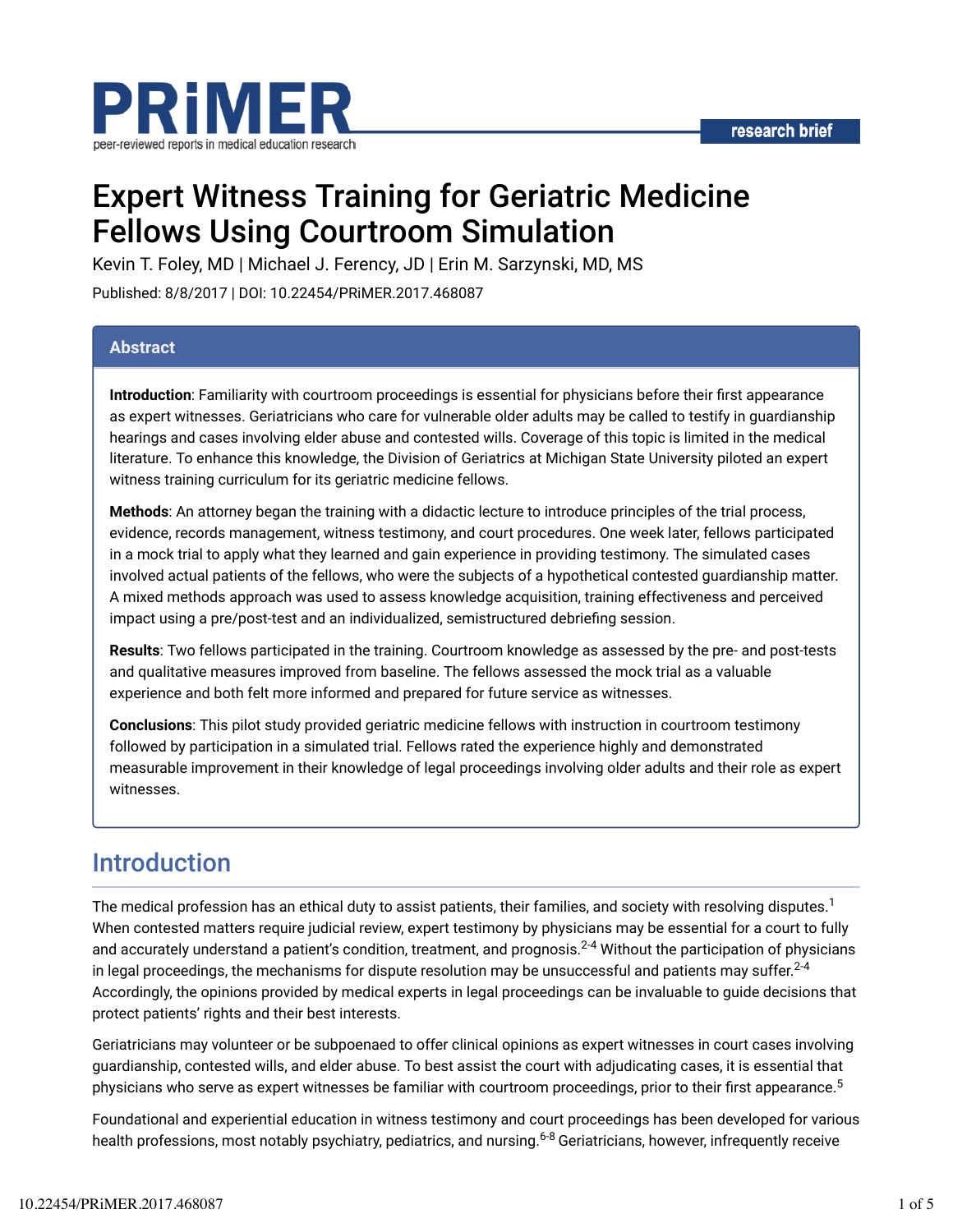formal expert witness training prior to their first courtroom appearance as this content is not a graduate medical education (GME) requirement for fellowship program accreditation, and is difficult to integrate into an intensive, 1-year postgraduate educational curriculum. Unsurprisingly, anecdotal reports from practicing geriatricians indicate their initial experiences in providing testimony are highly stressful and intimidating. The medical literature provides few resources and little guidance on the roles and responsibilities of expert witnesses beyond forensic and malpractice cases. 9-11

In recognizing the considerable value of expert witness testimony and the sizable knowledge and skill gap among our trainees, a pilot educational experience was developed by the Division of Geriatric Medicine at Michigan State University (MSU) to provide theoretical and practical expert witness training for geriatric medicine fellows.

# **Methods**

### *Analysis*

An interdisciplinary curriculum was piloted in 2014 for two first-year geriatric medicine fellows who had no previous courtroom experience or similar training during their residencies. A review of available web-based resources failed to identify an inclusive training curriculum suitable for geriatric medicine fellows. Both indicated they were enthusiastic to participate, lacked knowledge about testifying in court, and recognized a professional benefit in gaining familiarity with legal proceedings involving older adults. Two curricular goals were developed from the gap analysis: 1) preview judicial procedures and the roles and responsibilities of expert witnesses and; 2) replicate the experience of witness testimony during a simulated court hearing.

A law professor at MSU collaborated with our faculty to codevelop and teach the curriculum, and to arrange access to a simulation courtroom used by law students. The MSU Institutional Review Board approved this project and deemed it exempt from full review. Both fellows provided written consent for their participation.

### *Design*

To fill the curricular gap, two of the authors (KF and MF) modified an existing didactic presentation on expert testimony given to law students. A didactic session was used to introduce fundamental knowledge deemed essential by the law professor for medical expert witnesses to comprehend when providing service in both civil and criminal cases. A live, interactive teaching approach was selected to allow fellows the opportunity to ask questions and clarify their understanding of key concepts defined below. To apply new knowledge, the authors organized a mock trial to provide experience in giving expert testimony. Due to the small number of learners, a mixed methods approach was chosen to assess training effectiveness and perceived impact using a knowledge pre/post-test and an individualized, semistructured debriefing.

### *Development and Implementation*

The law professor began the didactic session using PowerPoint slides to introduce principles of the trial process including: evidence handling, records management, witness testimony, and court procedures. $^{12}$  To reinforce key points, he used anecdotes from his own cases. The training was completed in one afternoon (4 hours) and was scheduled as a single session to resolve scheduling conflicts. One week later, the fellows participated as expert witnesses in a mock trial conducted in the MSU College of Law's simulation courtroom to gain real-world experience in providing testimony. The simulated cases involved fellows' actual patients, each with diagnoses of dementia, who were subjects of a hypothetical contested guardianship matter where decisional capacity was at issue. Patients' medical records were de-identified prior to use in the mock trial. Specific elements of testimony role-played during the mock trial included courtroom etiquette, review of the curriculum vitae to verify scope of training and experience, synopsis of involvement with the case, examination and authentication of medical records, summary of clinical contacts with their patient, review of admitted evidence, and disclosure of opinion and suggested remedy. Each fellow provided their testimony to the law professor by direct examination for 1 hour while seated in the witness stand. Time and cost constraints precluded involvement of a simulated judge and a second attorney to conduct witness cross-examination. No fees were charged for the law professor's participation or use of the simulation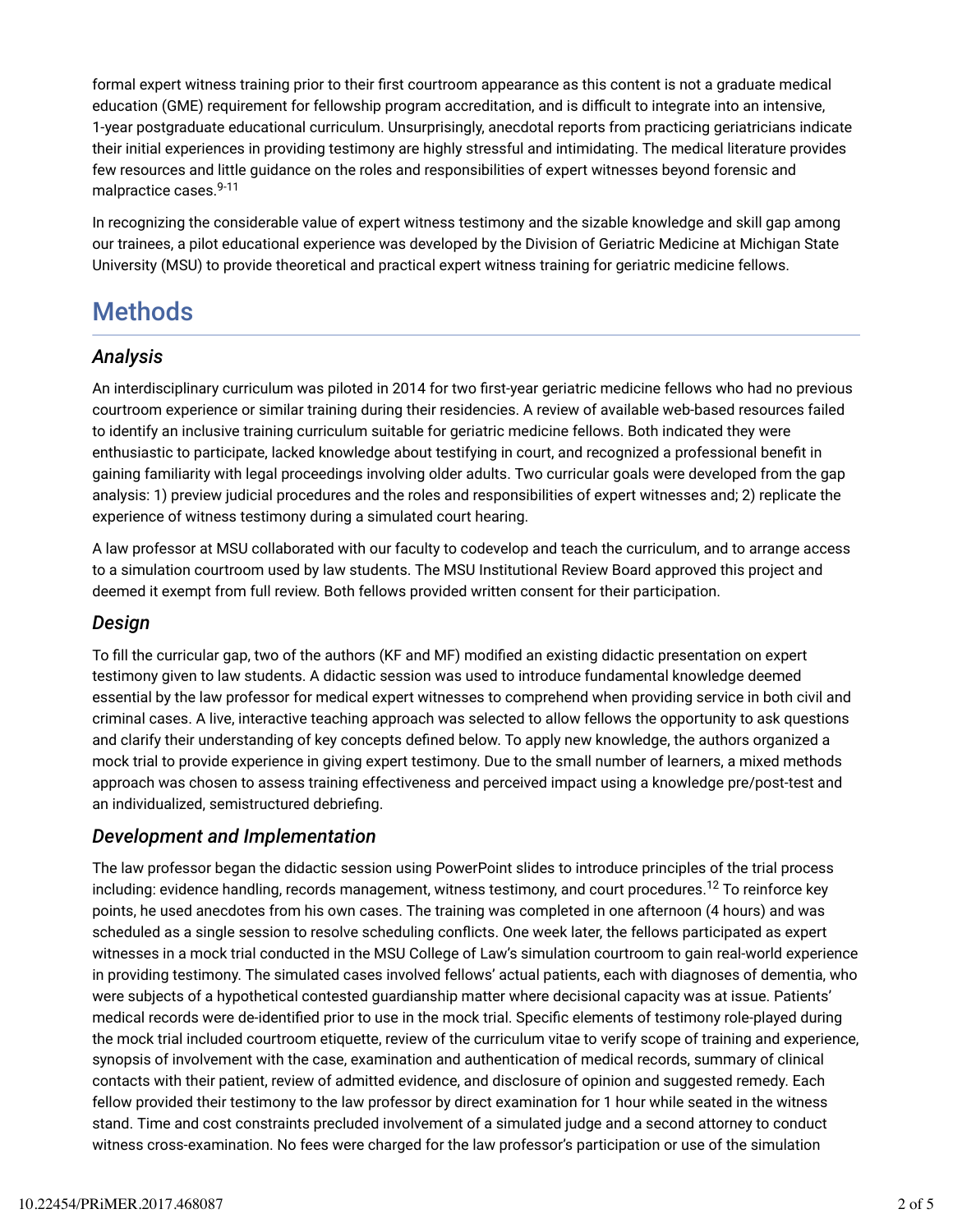courtroom.

### *Evaluation*

Knowledge acquisition was measured using a 10-item, essay type pre-test/post-test written by the law professor and administered immediately before and after the didactic lecture, prior to the mock trial (see reference for test items uploaded in the STFM Resource Library). $^{\sf 12}$  The essay format was used to lessen the likelihood of chance guessing for correct answers. Responses were graded by the law professor to evaluate the fellows' understanding of scientific method and the law, bases and handling of civil and criminal complaints by the court, types of evidence, standards used to admit expert testimony, rules of evidence, and obligations of expert witnesses. Fellows' impressions of the courtroom simulation training were assessed through an individualized, semistructured debriefing session using the Gibbs' reflective cycle.<sup>13</sup>

## **Results**

Two fellows attended the lecture and participated in the mock trial. Fellows' courtroom knowledge markedly improved following the conclusion of the didactic session (mean pretest 3% vs post-test 98% correct). During debriefing, fellows assessed the mock trial as a valuable experience, and both indicated they felt more informed and better prepared for future service as witnesses. Both fellows found it difficult to answer hypothetical questions when limited to "yes" and "no" responses. Selected quotes recorded during the debriefing of their feelings, evaluation, and action plan included:

"Verifying my credentials took longer than I expected."

"I felt like I was being led by the attorney."

"It seemed that attorney twisted the facts to fit his strategy."

"I feel more confident answering questions in the courtroom."

"I feel better prepared to act as an expert witness."

"I will feel less scared if I ever have to go to court."

"Recommend this training for all future fellows."

Similarly, faculty felt the training was worthwhile and accurately portrayed the apprehension and perceived vulnerability experienced upon receiving their first subpoena.

# **Discussion**

This pilot study found structured expert witness training followed by participation in a simulated trial was rated highly by geriatric medicine fellows and led to improvement in their knowledge of legal proceedings involving older adults and possible roles as expert witnesses. More importantly, the fellows gained confidence and stated they will likely feel less frightened during a first court appearance.

Several limitations of this study are noteworthy. First, the relevance of the knowledge improvement measures is uncertain given that only two fellows participated in the training during a single academic year. A longer-term single site or multisite investigation would be necessary to verify whether the qualitative and quantitative results are reproducible and valid. Second, continuing the training at our institution during subsequent years has been difficult due to inconsistent fellowship enrollment, and because the law professor who participated has since retired. Identifying a replacement for him is problematic due to our inability to pay for an attorney's time (hourly rate at most). Institutions wanting to replicate this training for their geriatric medicine fellows could be equally challenged in securing funding outside of the GME budget to cover costs. Finally, our mock trial was conducted in an empty courtroom with one attorney. Although the primary goals of our pilot training were achieved, the simulated trial was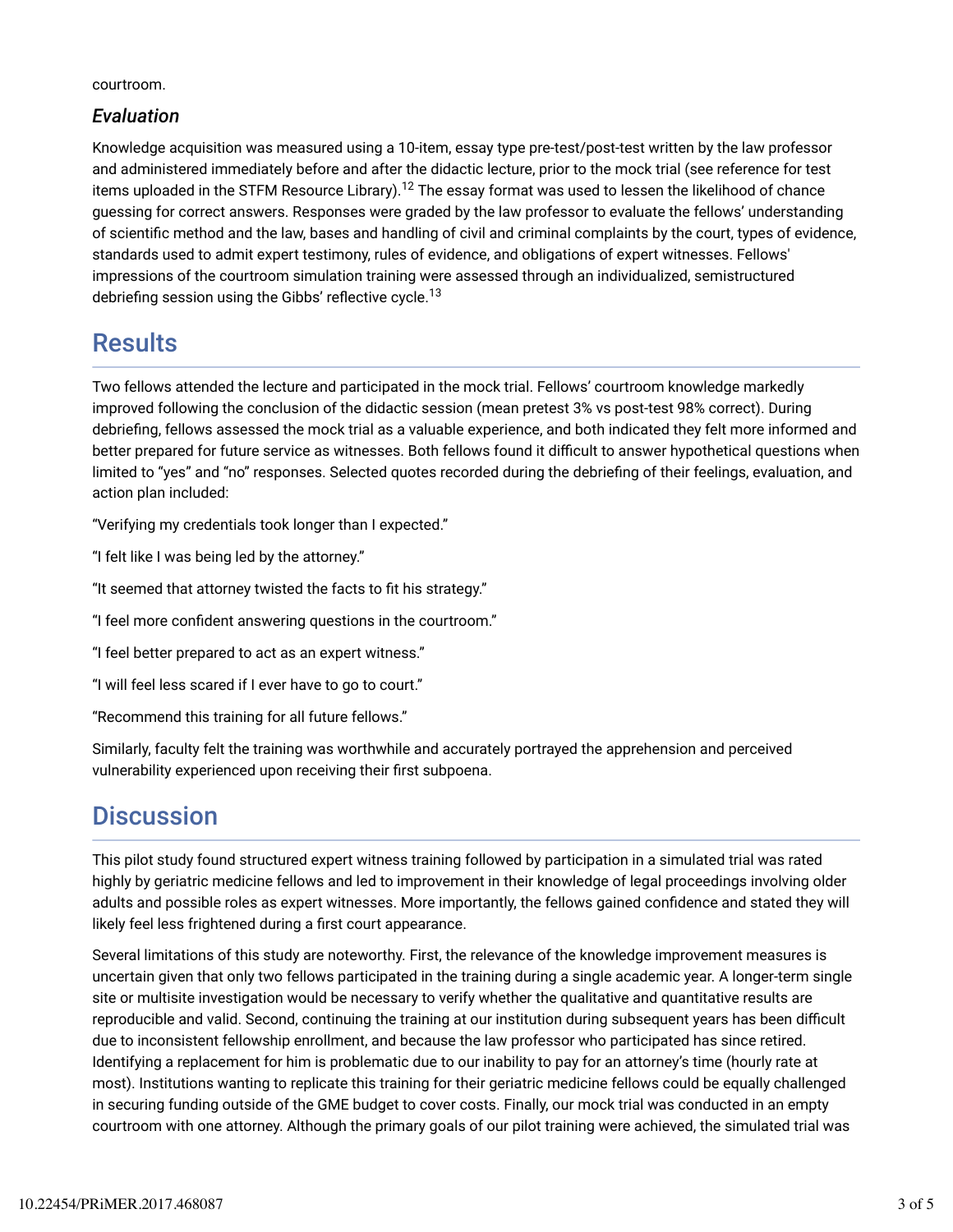truncated and imperfectly reproduced a true courtroom atmosphere. Securing a real courtroom, a second attorney to perform cross-examination, a mock jury, and a judge to more realistically replicate the experience of testifying could make the activity more authentic and effective.<sup>6</sup> Given the benefits realized, we are continuing to seek funding to continue this training for our future fellows, as recommended by the participants. Feedback from our fellows, should they ever provide courtroom testimony, would be invaluable to determine what additional didactic and simulation elements should be considered in future trainings to improve the quality of the experience.

# **Conclusion**

The expert witness curriculum resulted in measurable subjective and objective improvements in geriatric medicine fellows' knowledge of legal proceedings and raised self confidence in their role as expert witnesses using a novel type of interprofessional education involving an attorney. Moreover, the mock trial experience provides an additional, unique means to assess fellows in the core competency of professionalism using courtroom simulation. Further study of physician expert witness training in graduate medical education programs is warranted.

### Acknowledgements

#### **Prior Presentations of Manuscript Content:**

Peer Reviewed Poster: American Geriatrics Society 2015 Annual Meeting, National Harbor, Maryland, May 2015.

Peer Reviewed Presentation: American Geriatrics Society 2015 Annual Meeting, Teachers Section Materials and Methods Swap, National Harbor, Maryland, May 2015.

### Corresponding Author

#### Kevin T. Foley, MD

College of Human Medicine, Department of Family Medicine, Division of Geriatrics Michigan State University 788 Service Road, Room B110 Clinical Center, East Lansing, MI 48824. Tel (517) 884-0446. Fax (517) 355-7700

Kevin.foley@hc.msu.edu

### **Author Affiliations**

Kevin T. Foley, MD - College of Human Medicine, Department of Family Medicine, Division of Geriatrics, Michigan State University

Michael J. Ferency, JD - Michigan State University College of Law

Erin M. Sarzynski, MD, MS - College of Human Medicine, Department of Family Medicine, Division of Geriatrics, Michigan State University

### References

- 1. Snyder L. Guidelines for the physician expert witness. Ann Intern Med. 1990 Nov 15;113(10):789. https://doi.org/10.7326/0003-4819-113-10-789.
- Fallat ME, Glover J. Professionalism in pediatrics. Pediatrics. 2007 Oct;120(4):e1123-e1133. 2. https://doi.org/10.1542/peds.2007-2230
- 3. Snyder L. American College of Physicians Ethics Manual: Sixth Edition. Ann Intern Med. 2012 Jan 3;156(1\_Part\_2):73-104.

https://doi.org/10.7326/0003-4819-156-1-201201031-00001.

Cheshire WP, Hutchins JC. Professionalism in court: the neurologist as expert witness.Neurol Clin Pract. 4. 2014;4(4):335-341.

https://doi.org/10.1212/CPJ.0000000000000041.

- 5. Hartigan-Go K. Presenting evidence for the court. Int J Risk Saf Med. 2012;24:59-63. https://doi.org/10.3233/JRS-2012-0554.
- 6. Glancy GD. The mock trial: revisiting a valuable training strategy. J Am Acad. Psychiatry Law. 2016